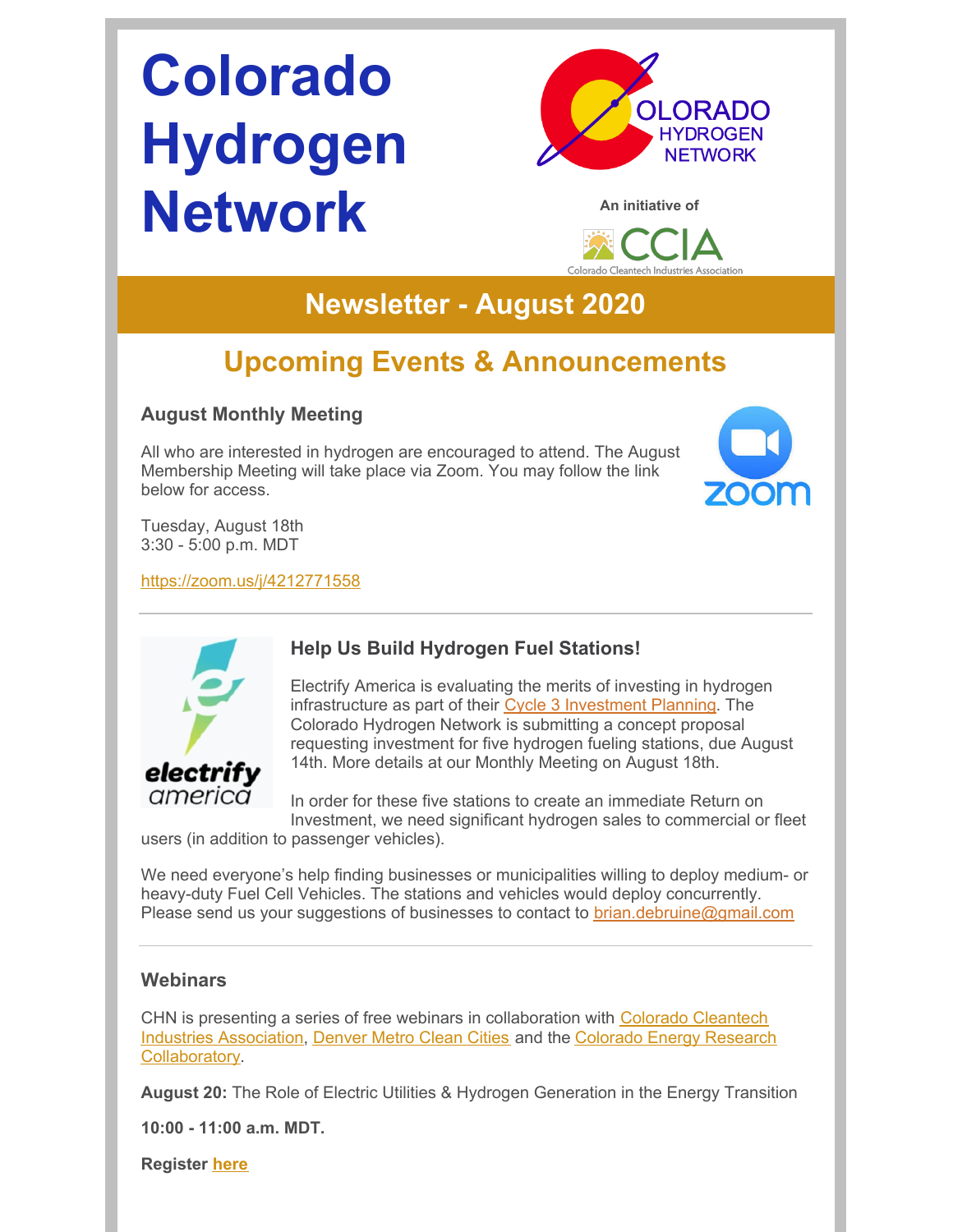







**Colorado Energy Research Collaboratory** Securing a Sustainable & Resilient Energy Future

# **New Members**



The [Colorado](https://energyoffice.colorado.gov/) Energy Office aims to reduce greenhouse gas emissions and consumer energy costs by advancing clean energy, energy efficiency, and zero emission vehicles. The Colorado Energy Office joins our membership as a Government Collaborator. The CEO is developing a

Colorado Hydrogen Roadmap and studying a Low-Carbon Fuel Standard for Colorado.



[HydroCosm](https://hydrocosm.com) provides a green hydrogen fuel solution for municipal, industrial and irrigation water operators. The Company's systems recover clean energy from excess pressure within existing solid pipe water infrastructure to power electrolysis and local hydrogen fuel production including dispensers for Fuel Cell Electric Vehicles (FCEVs).



The Green [Hydrogen](https://www.ghcoalition.org/) Coalition (GHC) is an educational non-profit organization. The GHC focuses on building topdown momentum for scalable green hydrogen projects that leverage multi-sector opportunities to simultaneously scale supply and demand. CHN and GHC have developed a formal collaboration channel to accelerate progress for

green hydrogen market development.

# **Activities and Outreach**

#### **Networking**

**Western States Hydrogen Coordination** - Motivated by the need to address the inclusion of Fuel Cell EV's in the Western Governors' Association "Electric Vehicles Roadmap for the West", we contacted the groups below. With significant help from the Green Hydrogen Coalition, the first coordination telecon took place August 10th.







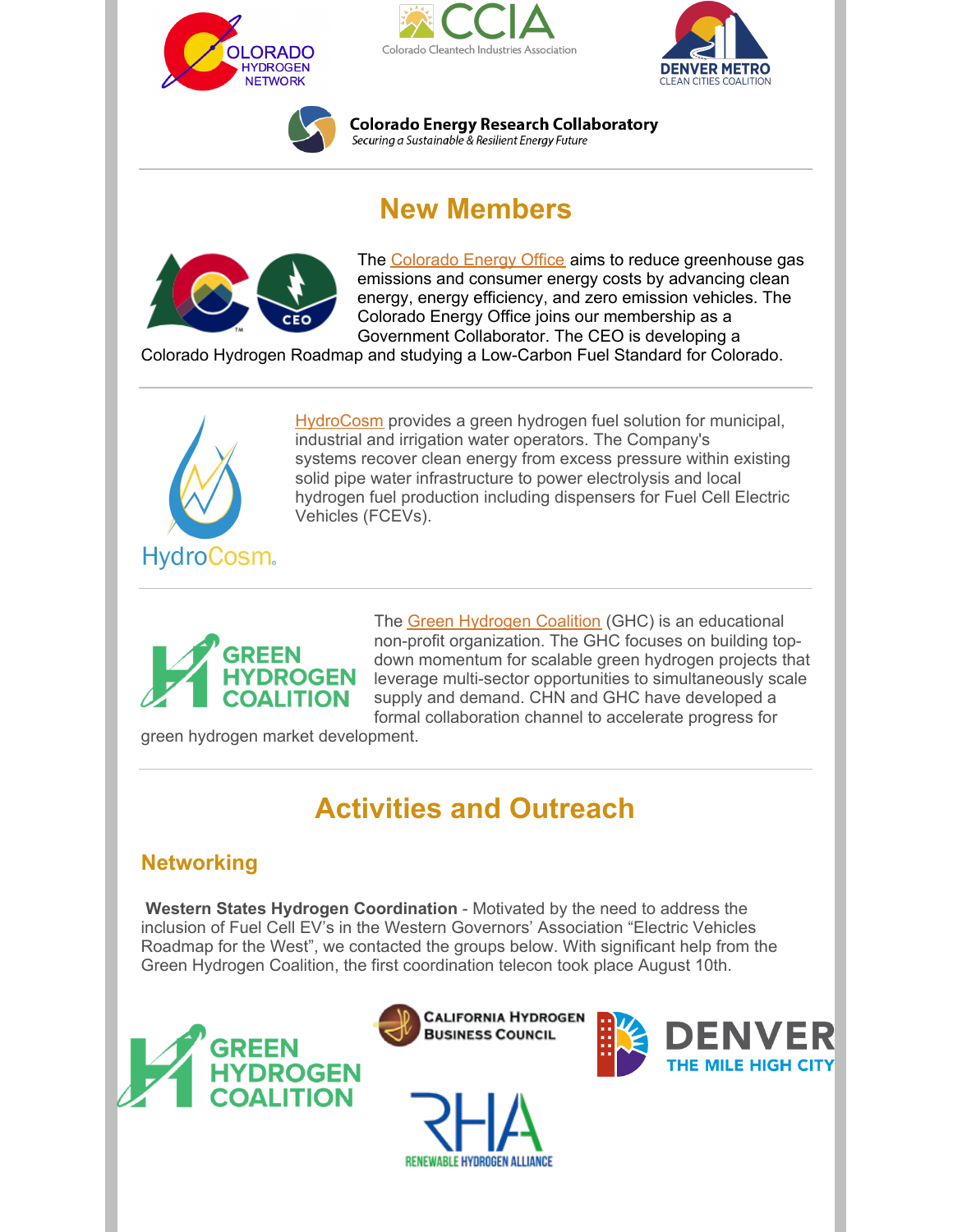





**Floating PV -** CHN connected with Littleton-based company that builds floating Photo Voltaic panels. Unused bodies of water are ideal for PV since the water keeps PV panels cool, increasing their efficiency. Walter is looking to use curtailed solar power to generate hydrogen.

**Micro Hydro Energy** - CHN connected with Micro Hydro Energy, based out of Montrose, CO. They fabricate and install micro-hydroelectric generators in streams and plumbed systems in Colorado, Utah and Wyoming. Micro-hydro systems may be a useful way to provide power to electrolyzers in remote locations where the electric grid is inadequate. CHN connected MHE with Hydrocosm to explore possible collaboration.

#### **Activities**

CHN actively continues to both recruit new members as well as officially register existing CCIA members as CHN members. Recruiting Advisory Board members has been on-hold but will now resume.

### **News**



The *HydrogenNowCast* is devoted to encouraging the deployment of Fuel Cell EV's, hydrogen fueling, and hydrogen infrastructure throughout the world.

CHN has released 6 episodes of the *HydrogenNowCast* and the show has achieved 463 downloads to date. The HydrogenNowCast is available on: Apple [Podcasts](https://podcasts.apple.com/us/podcast/hydrogennowcast/id1515826648) | [Stitcher](https://www.stitcher.com/s?fid=540617&refid=stpr) | [Spotify](https://open.spotify.com/show/0XkWjfWalLRK7Cd59w6vmU) | Google [Podcasts](https://podcasts.google.com/?feed=aHR0cHM6Ly9mZWVkcy5idXp6c3Byb3V0LmNvbS8xMTE3OTAxLnJzcw) | [iHeart](https://www.iheart.com/podcast/269-hydrogennowcast-65253432/) Radio

Batteries and [hydrogen](https://www.theengineer.co.uk/batteries-and-hydrogen-competing-npl/) should be seen as partners instead of rivals. A concise, objective, and scientific comparison of the benefits to each type of EV by Dr. Gareth Hinds from the UK National Physical Laboratory (NPL).

Microsoft commits to H2 as an [energy-transition](https://www.rechargenews.com/transition/microsoft-commits-to-h2-as-an-energy-transition-fuel-with-senior-role-in-hydrogen-council/2-1-848449) fuel with senior role in Hydrogen Council . The technology giant plans to make renewable hydrogen a key part of its plans to become carbon negative by 2030, while green H2 is also expected to win financing from the company's \$1B Climate Innovation Fund. Ten other companies also joined the Hydrogen Council at the same time as Microsoft, increasing its [membership](https://hydrogencouncil.com/en/) to 92 businesses.

ANU team pushes forward the efficiency of [solar-to-hydrogen](https://www.perovskite-info.com/anu-team-pushes-forward-efficiency-solar-hydrogen-production) production. Australian National University (ANU) researchers have managed to push forward the efficiency of solar-to-hydrogen production that bypasses electrolyzers and avoids AC/DC power conversion and transmission losses. They have recently managed to reach 17.6% efficiency, achieved with **[perovskite](https://en.wikipedia.org/wiki/Perovskite_(structure))-silicon tandem absorbers**. The photoelectrochemical process, in bypassing the electrolyzer step of envisaged large-scale green hydrogen